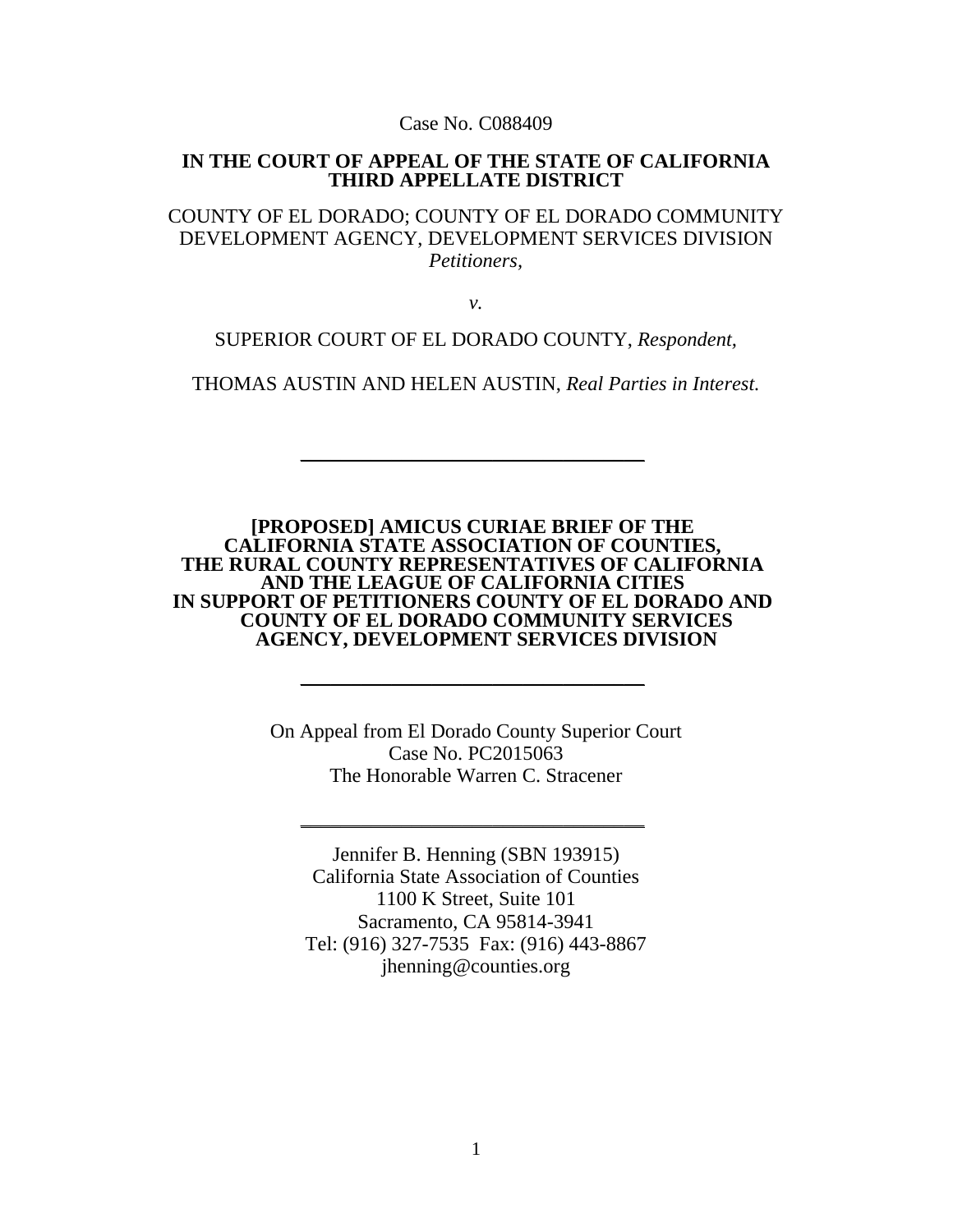# **TABLE OF CONTENTS**

| A. The Mitigation Fee Act is intended to provide a mechanism for         |
|--------------------------------------------------------------------------|
| addressing the impacts of development while protecting fee payors        |
|                                                                          |
| B. The Mitigation Fee Act must be interpreted with the purpose of the    |
|                                                                          |
| C. The trial court order does not advance the Act's purposes, but rather |
| incentivizes avoidable lawsuits and encourages refund requests           |
| even when, as here, mitigation projects are otherwise proceeding in      |
|                                                                          |
|                                                                          |
|                                                                          |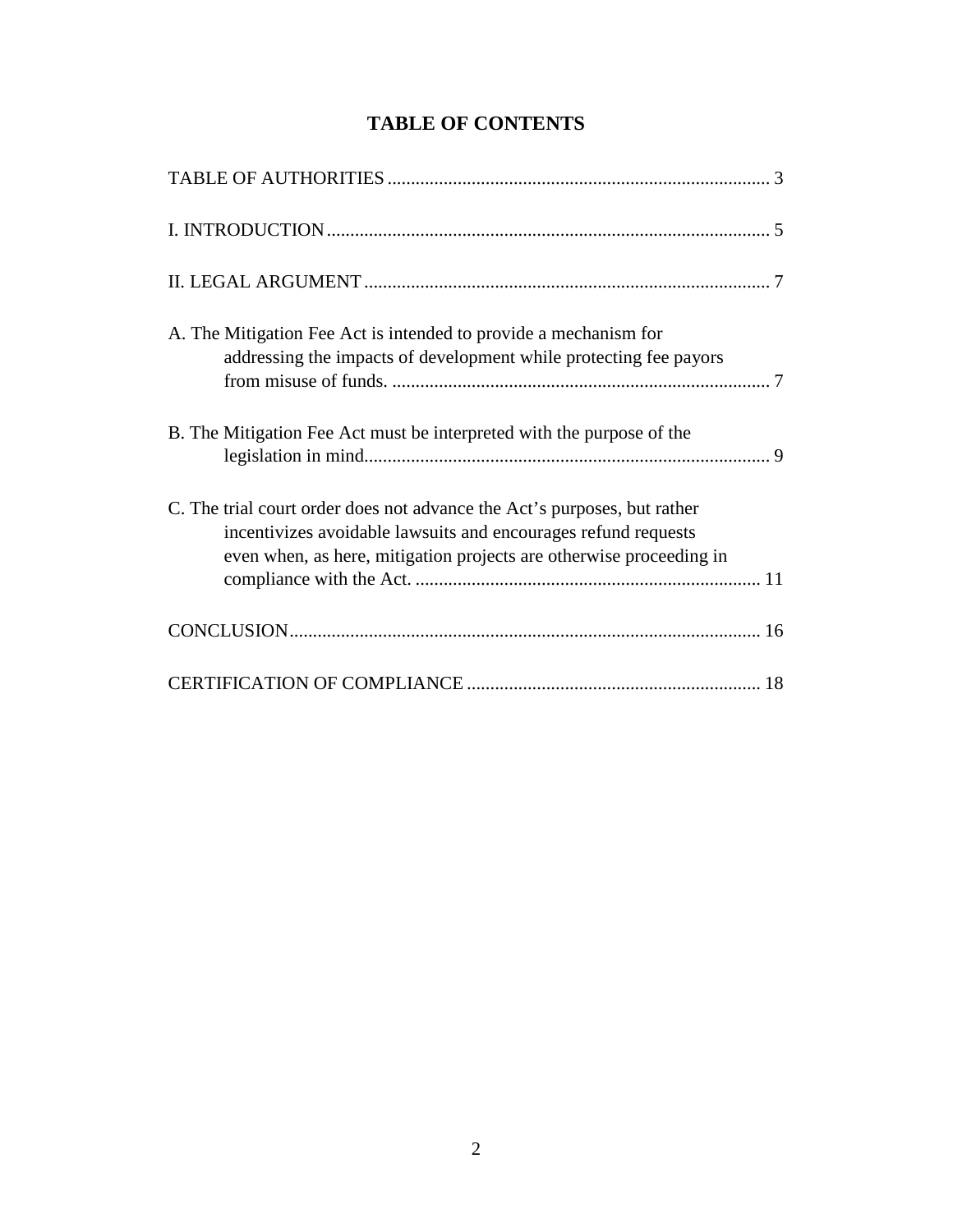## **TABLE OF AUTHORITIES**

# **CASES**

| Associated Home Builders, Inc. v. City of Livermore                   |
|-----------------------------------------------------------------------|
| Associated Homebuilders, Inc. v. City of Walnut Creek                 |
| Bay Area Citizens v. Assn. of Bay Area Governments                    |
| Ehrlich v. City of Culver City                                        |
| Garrick Development Co. v. Hayward Unified School Dist.               |
| Home Builders Assn. of Tulare/Kings Counties, Inc. v. City of Lemoore |
| Nollan v. California Coastal Commission                               |
| People v. Nelson                                                      |
| Sneed v. Saenz                                                        |
| Trent Meredith, Inc. v. City of Oxnard                                |
| Walker v. City of San Clemente                                        |
| <b>STATUTES</b>                                                       |
|                                                                       |
|                                                                       |
|                                                                       |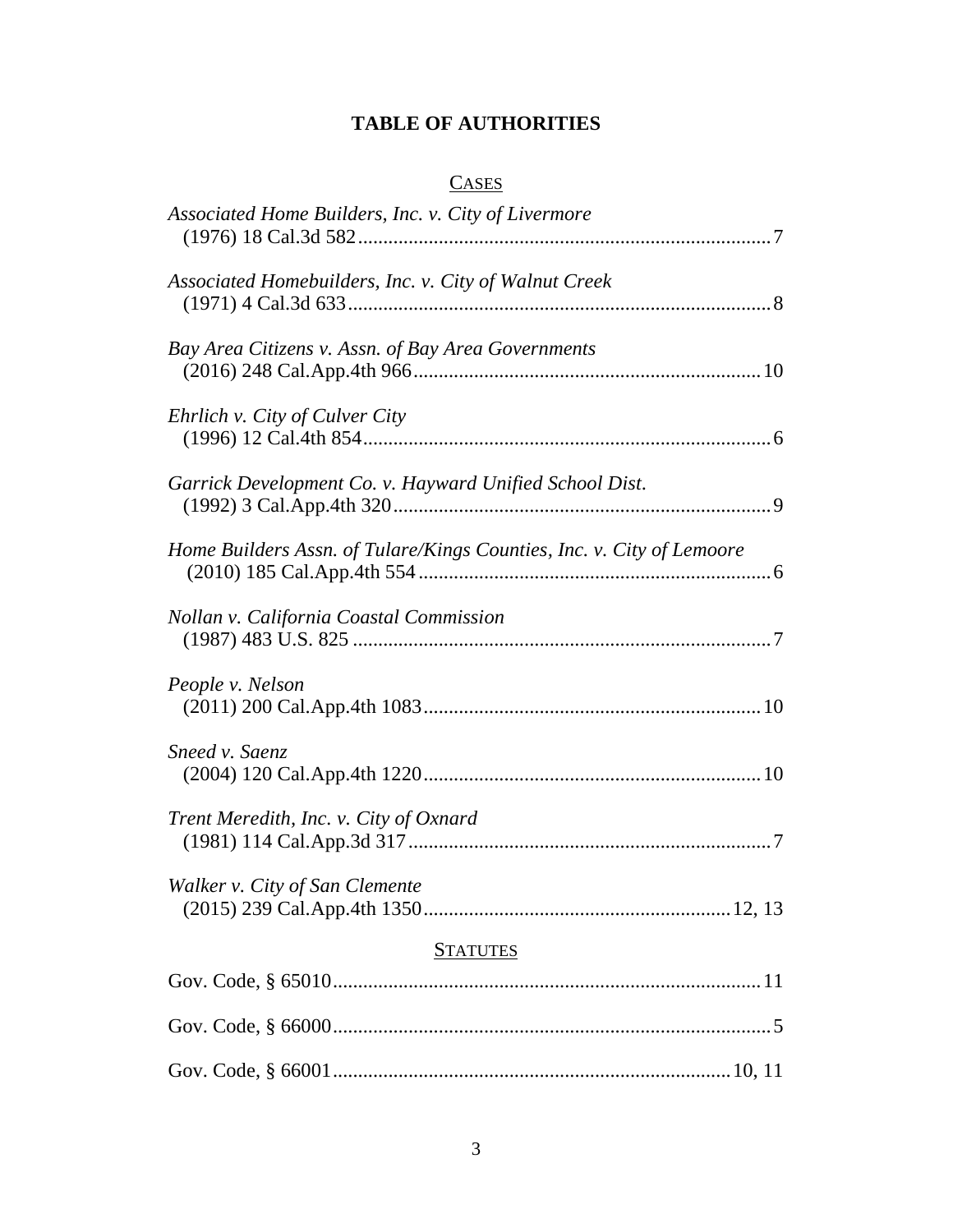#### CONSTITUTIONAL PROVISIONS

|--|--|--|--|--|--|

### GOVERNMENT PUBLICATIONS

Cal. Dept. of Housing and Community Development, Div. of Housing Policy Development, Pay to Play: Residential Development Fees in Calif. Cities and Counties (Aug. 2001), p. 13 ...........................................5

#### **JOURNALS**

Powell, *Impact Fees: Breaking New Ground Doesn't Need to Break the Bank* (July/Aug. 2018), California Special Districts Magazine, at p. 40 ..5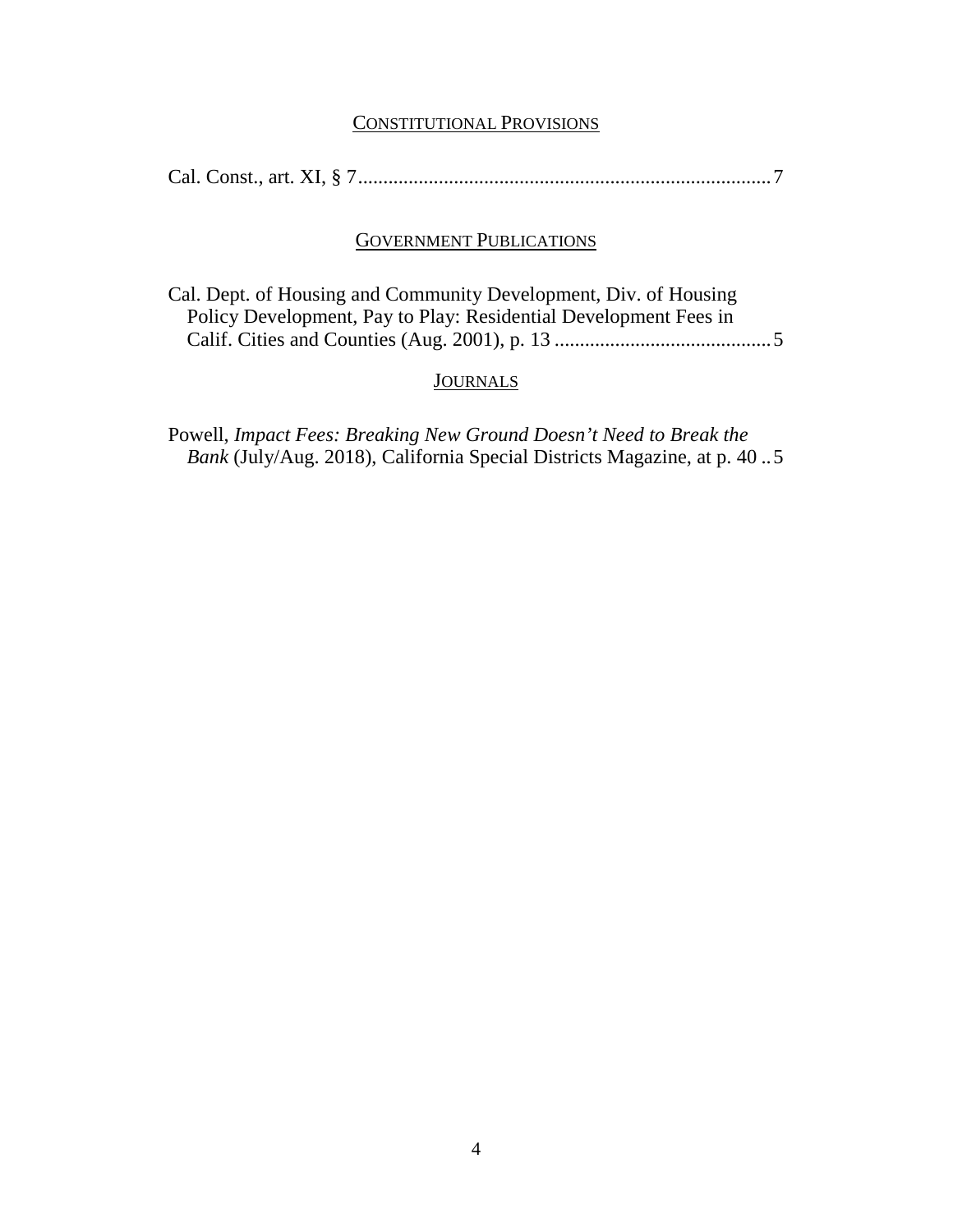#### **I. INTRODUCTION**

California's Mitigation Fee Act ("MFA" or the "Act")(Gov. Code, § 66000 et seq.), as with many current public infrastructure programs, "was enacted to offer local agencies an alternative local funding source for public infrastructure after the passage of Proposition 13." (Powell, *Impact Fees: Breaking New Ground Doesn't Need to Break the Bank* (July/Aug. 2018), California Special Districts Magazine, at p.  $40.)<sup>1</sup>$  $40.)<sup>1</sup>$  $40.)<sup>1</sup>$  With reduced property taxes available to meet the infrastructure needs that accompany increased demands caused by development, there was an increasing sentiment that either growth should be reduced, or it should "pay its own way." (Cal. Dept. of Housing and Community Development, Div. of Housing Policy Development, Pay to Play: Residential Development Fees in Calif. Cities and Counties (Aug. 2001), p. 13.) As such, fees collected under the Act are used to defray the costs of new or additional public facilities that are needed to serve development projects, facilities that are essential to creating and maintaining safe and livable communities as the State continues to grow.

Along with providing a funding source for development mitigation projects, the Act also includes safeguards to ensure that the fees are collected and expended for proper purposes. The Legislature intended the Act to address concerns raised by the development community that fees not

<span id="page-4-0"></span><sup>&</sup>lt;sup>1</sup> Article also available online at: https://www.csda.net/blogs/csdaadmin/2018/08/27/impact-fees-breaking-new-ground-doesnt-need-to-bre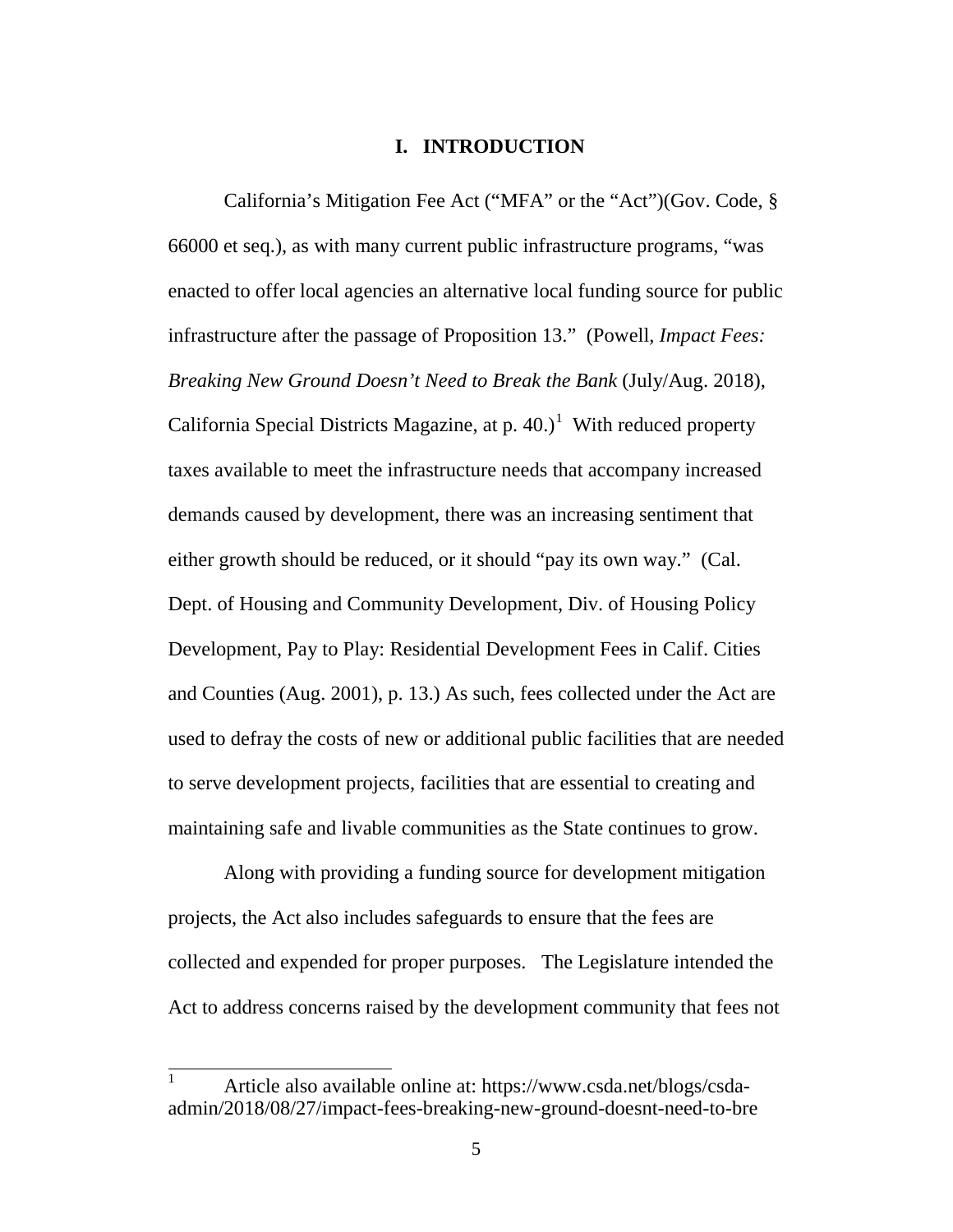be used for purposes unrelated to development projects, and to create a mechanism to guard against unjustified fee retention. (*Ehrlich v. City of Culver City* (1996) 12 Cal.4th 854, 864; *Home Builders Assn. of Tulare/Kings Counties, Inc. v. City of Lemoore* (2010) 185 Cal.App.4th 554, 565.) The Act therefore strikes a balance between providing a mechanism for development to pay for public improvements related to the development project without relying on the public resources limited by Proposition 13, and providing protections to fee payors to ensure that fees are used properly.

That historical context of the Mitigation Fee Act is important in this case because here it is undisputed that the projects that have been constructed, or are planned for construction, have the proper nexus to the development. Further, there is no allegation before the Court that the fees that have been collected are for improper purposes or must be refunded because there is no longer a need for the mitigation projects to be completed. Instead, the only basis on which the refund claim before this Court is made is that the five-year report explaining the proper use of the fees collected was not timely made. Put another way, the claim is not based on the *substance* of the use of the funds, but only the *timeliness* of the report describing the substantive use of the funds.

This Court is thus confronted with the issue of whether a Mitigation Fee Act claimant can successfully request a refund under the Act when

 $\overline{a}$ 

<sup>(</sup>last accessed on Mar. 1, 2019).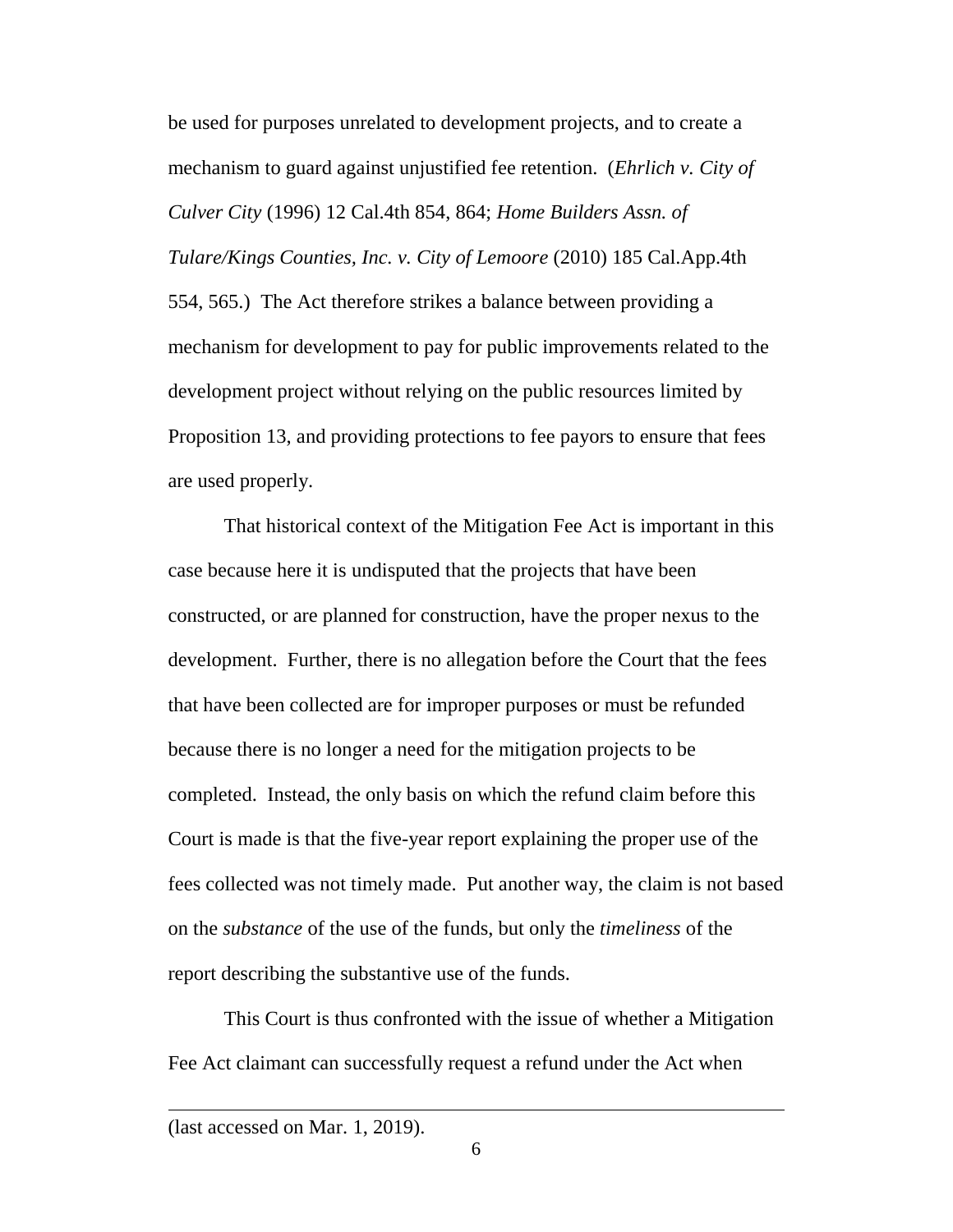there is no allegation that the collected fees have been put to an improper or unjustified use. The answer to that question must be no. The Act is designed to: (1) provide funding for project mitigation paid by the development project rather than the general taxpaying public, and (2) protect against misuse of funds. Yet the trial court's ruling allows the development to enjoy the benefits of the impact mitigation projects without either paying for those projects or alleging that the funds were misused. That contravenes the intent of the Mitigation Fee Act and should be rejected.

### **II. LEGAL ARGUMENT**

## **A. The Mitigation Fee Act is intended to provide a mechanism for addressing the impacts of development while protecting fee payors from misuse of funds.**

One of the cornerstones of local government power in California is the police power. (Cal. Const., art. XI,  $\S$  7.) Land use authority is the quintessential exercise of the police power to protect the public health, safety and welfare of residents. (*Associated Home Builders, Inc. v. City of Livermore* (1976) 18 Cal.3d 582, 600-601.) The authority for local government to impose conditions and collect impact fees is predicated on its police power, and the proper test of that power is reasonableness. (*Trent Meredith, Inc. v. City of Oxnard* (1981) 114 Cal.App.3d 317, 325.) That concept of reasonableness, as flushed out through the "nexus" tests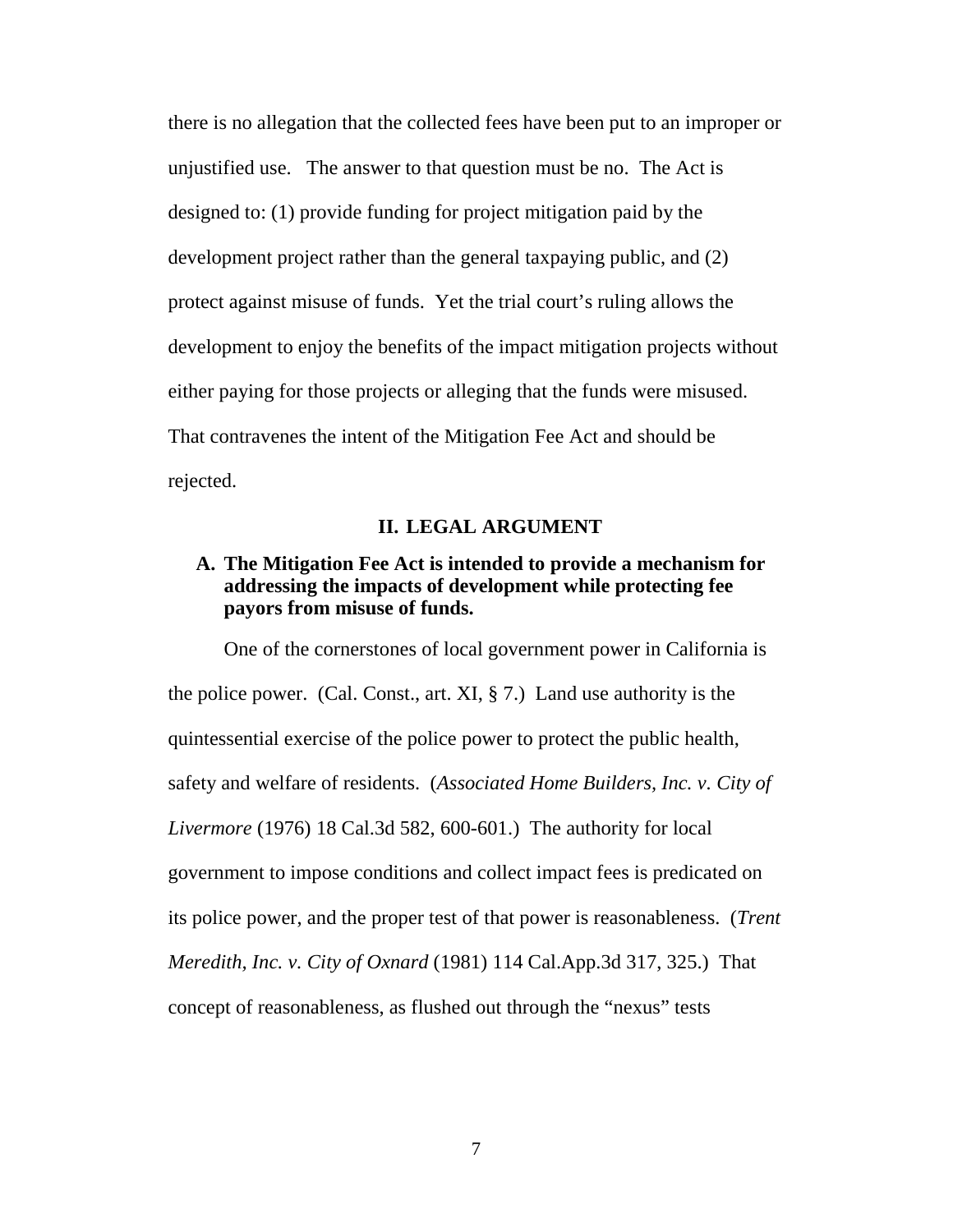developed by the United States and California Supreme Courts,<sup>[2](#page-7-0)</sup> is at the heart of the Mitigation Fee Act: that cities and counties exercise their police power when imposing fees to mitigate development impacts in a way that reasonably relates to the development (i.e., with a nexus between the impacts of the development project and use of the fees). (Gov. Code, § 66001, subd. (a)(3) and (4); *Cresta Bella, LP v. Poway Unified School Dist*. (2013) 218 Cal.App.4th 438, 446-447.)

Mitigation fees collected under the Act therefore serve an important policy objective. As an extension of the use of police powers to regulate for health and safety, the fees are used to offset the impact of development in order to create safe and livable communities. Projects can include any number of community needs reasonably related to the impact of the development, such as: road improvements, drainage, parking, recreational facilities, sewer lines, landscaping, libraries, police substations, bikeways, community centers, and so many other projects that provide for the safety and wellbeing of our communities.

Of course, the Mitigation Fee Act is not a blank check. As an extension of the "reasonableness" test of police powers, the Act creates a framework to protect against the misuse of funds. In adopting the Act, the Legislature was concerned about excessive fees, and about fees for purposes unrelated to the development project. (*Sterling Park, L.P. v. City* 

<span id="page-7-0"></span> <sup>2</sup> *Nollan v. California Coastal Commission* (1987) 483 U.S. 825; *Associated Homebuilders, Inc. v. City of Walnut Creek* (1971) 4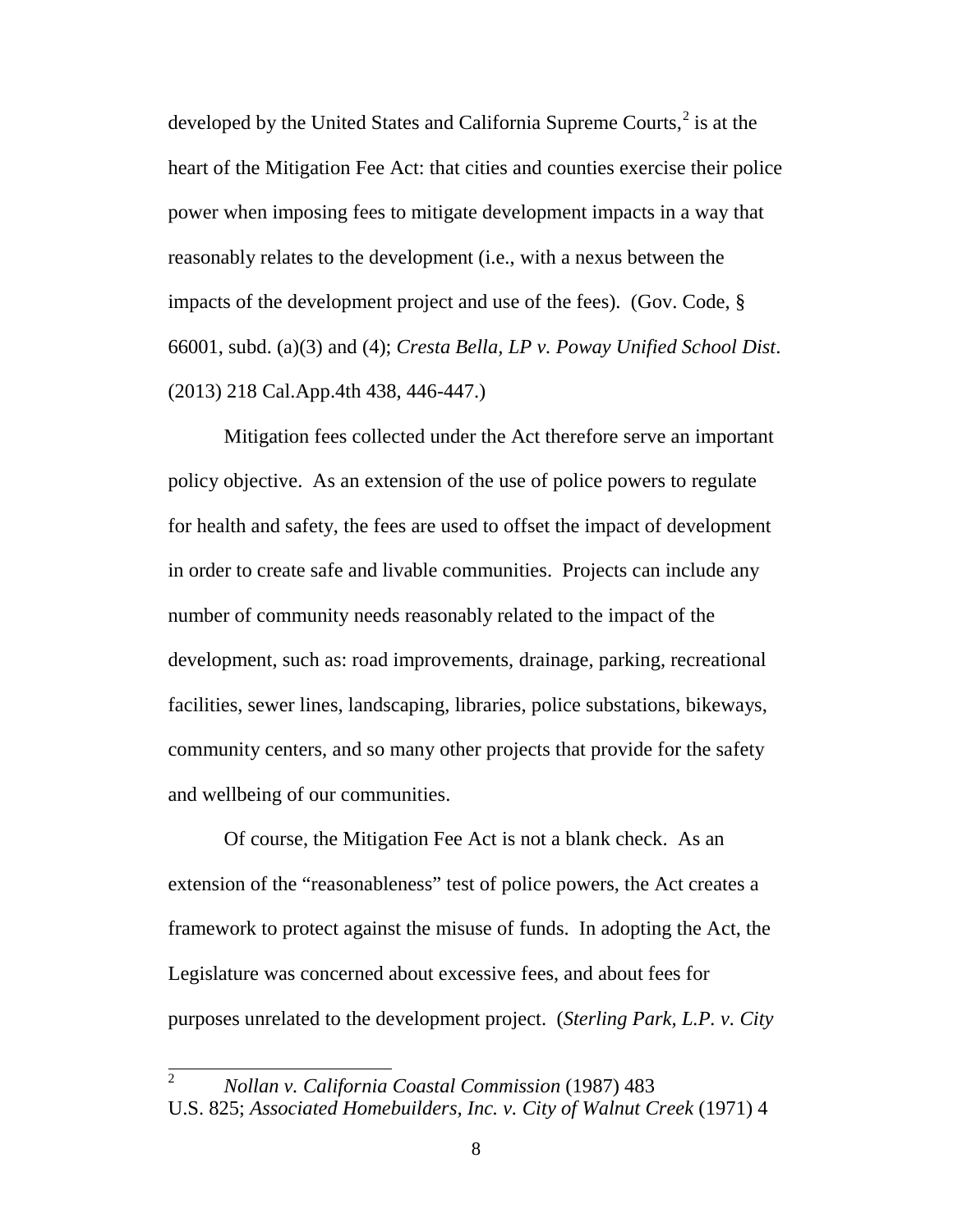*of Palo Alto* (2013) 57 Cal.4th 1193, 1205.) To that end, the Act creates a mechanism to guard against unjustified fee retention. (*Garrick Development Co. v. Hayward Unified School Dist*. (1992) 3 Cal.App.4th 320, 332.)

Taken together, the MFA provides a framework through which local agencies can exercise their police powers in reasonable ways to mitigate the impact of development, while at the same time ensuring that the fees that are collected are not excessive, are being put to uses that are related to the development project's impacts, and are not unjustly retained when no longer needed. These concepts form the basis through which the statute should be read when addressing interpretation questions.

## **B. The Mitigation Fee Act must be interpreted with the purpose of the legislation in mind.**

In the present case, this Court is confronted with several questions of first impression, including what defenses are available to a local agency when a refund claim is based solely on the timeliness of a report, and not the reasonableness, purpose, or justification for the fees. In resolving that question, this Court should consider what best serves the purpose of the Act.

As the trial court itself acknowledged, the issues that require resolution involving the refund provision in this case are not directly answered by the statute itself or by controlling legal precedent, and thus

 $\overline{a}$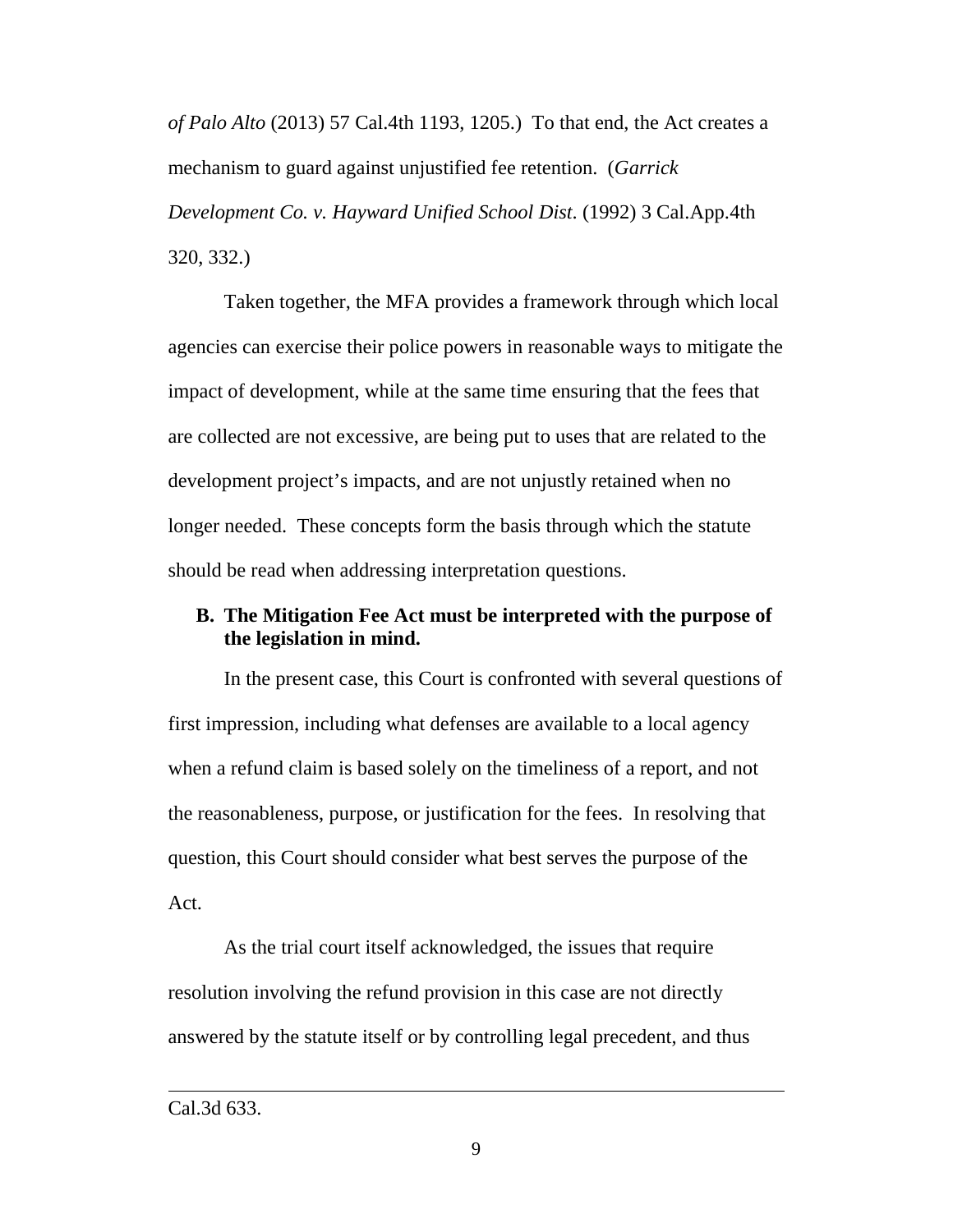"leaves the court to construe the statute in light of its legislative intent." (Trial Court Ruling on Demurrer, p. 9.) In construing a statute to comport with the Legislature's apparent intent, a court should "strive to promote rather than defeat the general purpose of the statute and avoid an interpretation that would lead to absurd consequences." (*Sneed v. Saenz* (2004) 120 Cal.App.4th 1220, 1235.)

Even where a statute may arguably appear clear on its face, "the 'plain meaning' rule does not prevent a court from determining whether the literal meaning of the statute comports with its purpose." (*Bay Area Citizens v. Assn. of Bay Area Governments* (2016) 248 Cal.App.4th 966, 999.) Courts should not follow the plain meaning of a statute when to do so would "frustrate[] the manifest purposes of the legislation as a whole or [lead] to absurd results. Instead, we will 'interpret legislation reasonably and … attempt to give effect to the apparent purpose of the statute.'" (*Ibid,*  citing *People v. Nelson* (2011) 200 Cal.App.4th 1083, 1097-1098.)

Government Code section 66001(d) states that every five years, a local agency collecting fees under the Act must make findings regarding the purpose and reasonableness of the fees. It further states that if the "findings are not made as required by this subdivision, the local agency shall refund the moneys in the account or fund . . . ." Real parties in interest make much of this specific language, arguing that on its face, failure to make the findings alone makes continued retention and collection of the fees unjustified, without regard to the purpose or reasonableness of the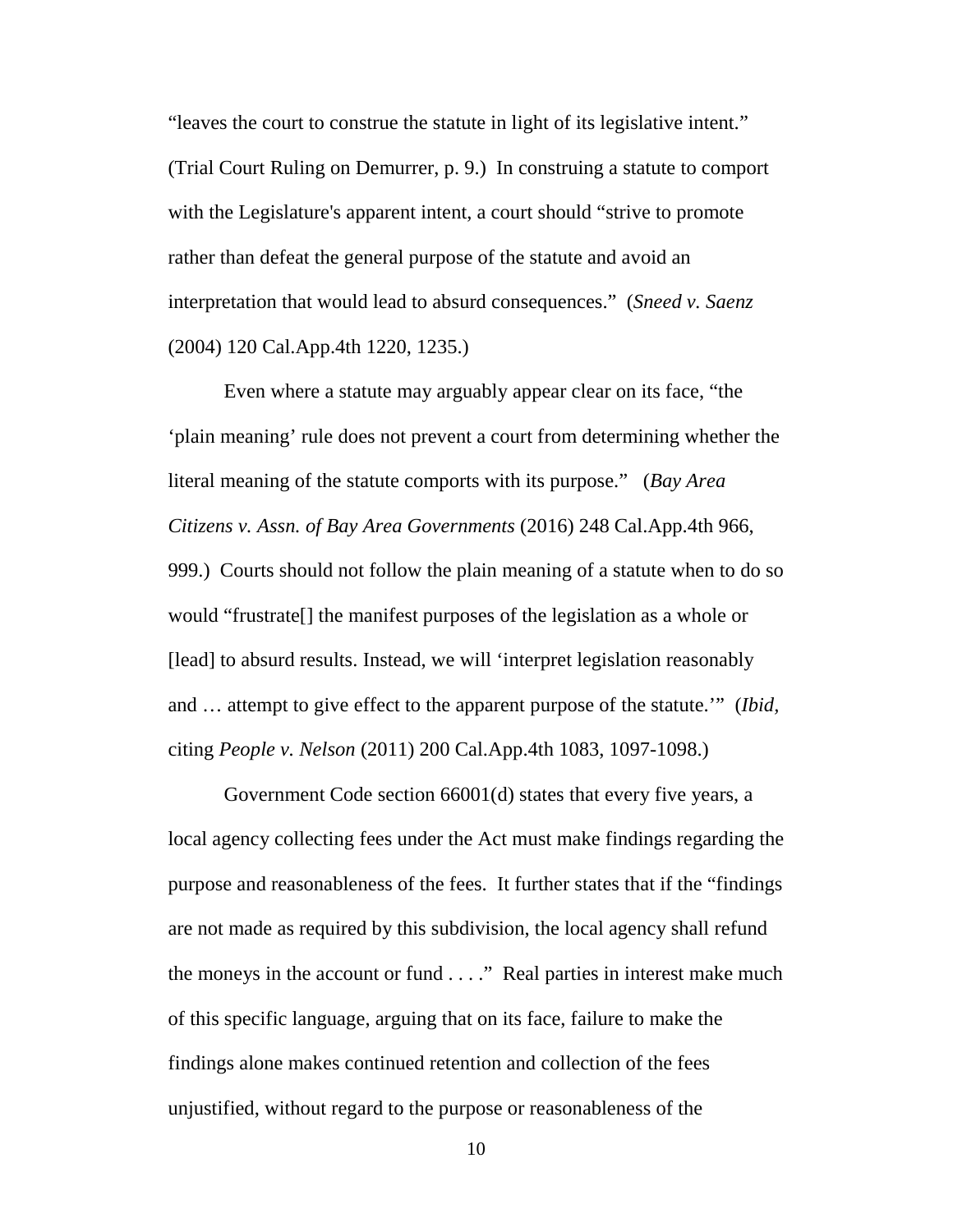collection and expenditure of the fee. (See, e.g., Return to Writ, p. 40.)

Yet, as explained above, this Court does not consider statutory language in isolation or without regard to the purpose of the statute. The MFA on its face does not address: (1) the applicable statute of limitations; (2) whether the continuing accrual doctrine applies; and (3) whether claimants seeking a refund under the MFA must satisfy the prejudice and substantial injury requirements in Government Code section 65010. Reference to section 66001(d) alone cannot resolve those questions as that language in isolation does not address the purposes of the legislation as a whole. Rather, this Court must determine whether refunding the fees – including those that are committed to pay for projects for which there is no allegation of unreasonableness or lack of nexus and that are already constructed or are presently under construction – would meet the goals of the MFA: to provide for development mitigation and ensure that impact fees are reasonable and used for projects that have a nexus to the development's impacts.

## **C. The trial court order does not advance the Act's purposes, but rather incentivizes avoidable lawsuits and encourages refund requests even when, as here, mitigation projects are otherwise proceeding in compliance with the Act.**

The trial court order overruling the demurrer in this case fails to interpret the Act in a manner that is consistent with its purposes. In concluding that the accrual doctrine applies to refund claims made under Government Code section 66001(d)(2), and by allowing such claims to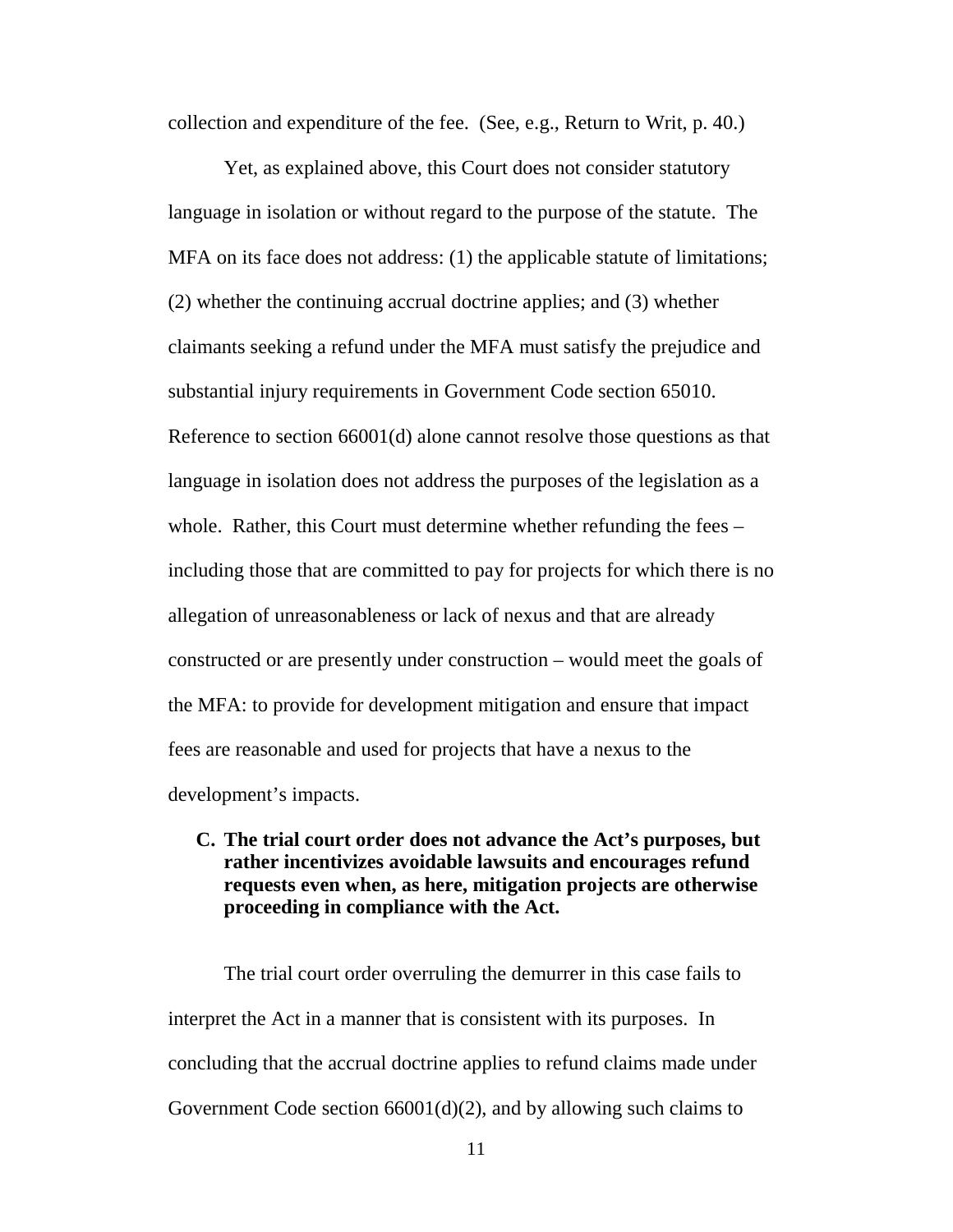move forward without a showing of prejudice or substantial injury, the court disregarded the essential purpose of the Act: to provide funding to offset development impacts in a reasonable way that both allows local agencies to provide safe and livable communities and protects against abuses in the imposition, collection and use of fees. The result of the court's order is that the fee payors or developers in this case will enjoy the benefits of the development mitigation projects without having fully paid the fees required to fund those projects, and without having even alleged, much less proven, that the mitigation projects are for purposes unrelated to the development, violate the nexus requirement, or are otherwise unjust or unreasonable. This certainly cannot be the intended result of the statute.

Real parties in interest cite throughout their Return the opinion in *Walker v. City of San Clemente* (2015) 239 Cal.App.4th 1350, for the proposition that the Act requires the return of unexpended fees when a local agency fails to make the required five-year findings. However, as the trial court noted, *Walker* did not address the applicable statute of limitations or the accrual doctrine, and did not discuss the application of Government Code section 65010 (requirement to show prejudice or substantial injury to make a refund claim). (Trial Court Ruling on Demurrer, pp. 6, 8.)

More importantly, however, the language in *Walker* pertaining to the importance of the five year findings and the refund remedy arises in a context that is wholly different than the situation before this Court. In *Walker,* the City of San Clemente had collected nearly \$10 million dollars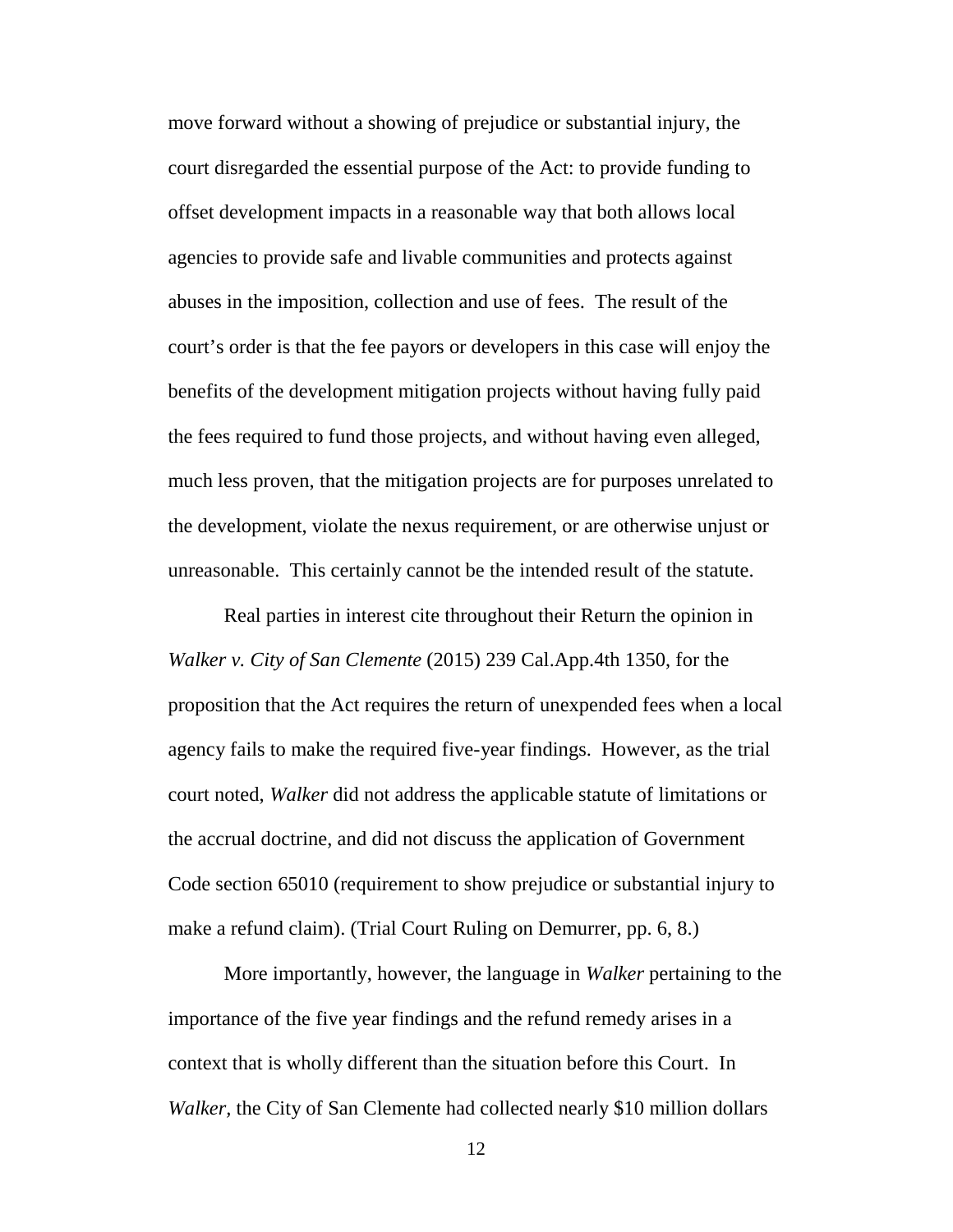in parking mitigation fees over a 20 year period, but in that 20 years, had only spent \$350,000 on a vacant parcel on which it had not constructed any parking facilities. (*Walker, supra,* 230 Cal.App.4th at p. 1356.) Further, the city's own studies determined that the parking structures initially contemplated when the fee was established were no longer needed because there was a surplus of parking in the mitigation area. (*Id.* at p. 1360.) Subsequent studies conducted by the city failed to identify or predict a parking shortage, but rather recognized that the city had adequate parking. (*Id.* at p. 1361.) During the two decades that the fee was collected, the city did not have a specific plan for using the impact fees, let alone have a record of constructing any facilities. (*Ibid.*) Thus, in *Walker,* the city not only failed to make the required findings, but more importantly, the record demonstrated that the city could not make the requisite findings, whether timely or not.

Given those facts, it is no wonder that the *Walker* opinion focuses on the substance of what the five year report is required to show: the purpose of the unexpended balance of the fees, the justification for continued retention of the fees, a demonstrated reasonable relationship between the fee and the development, and so on. In other words, it was the deficiency in the city's planning and actual use of the funds that created the MFA violation, and the five year report merely evidenced that deficiency. (See *Walker, supra,* 230 Cal.App.4th at p. 1366-1367.)

Here, there is no allegation that the Petitioners have failed to develop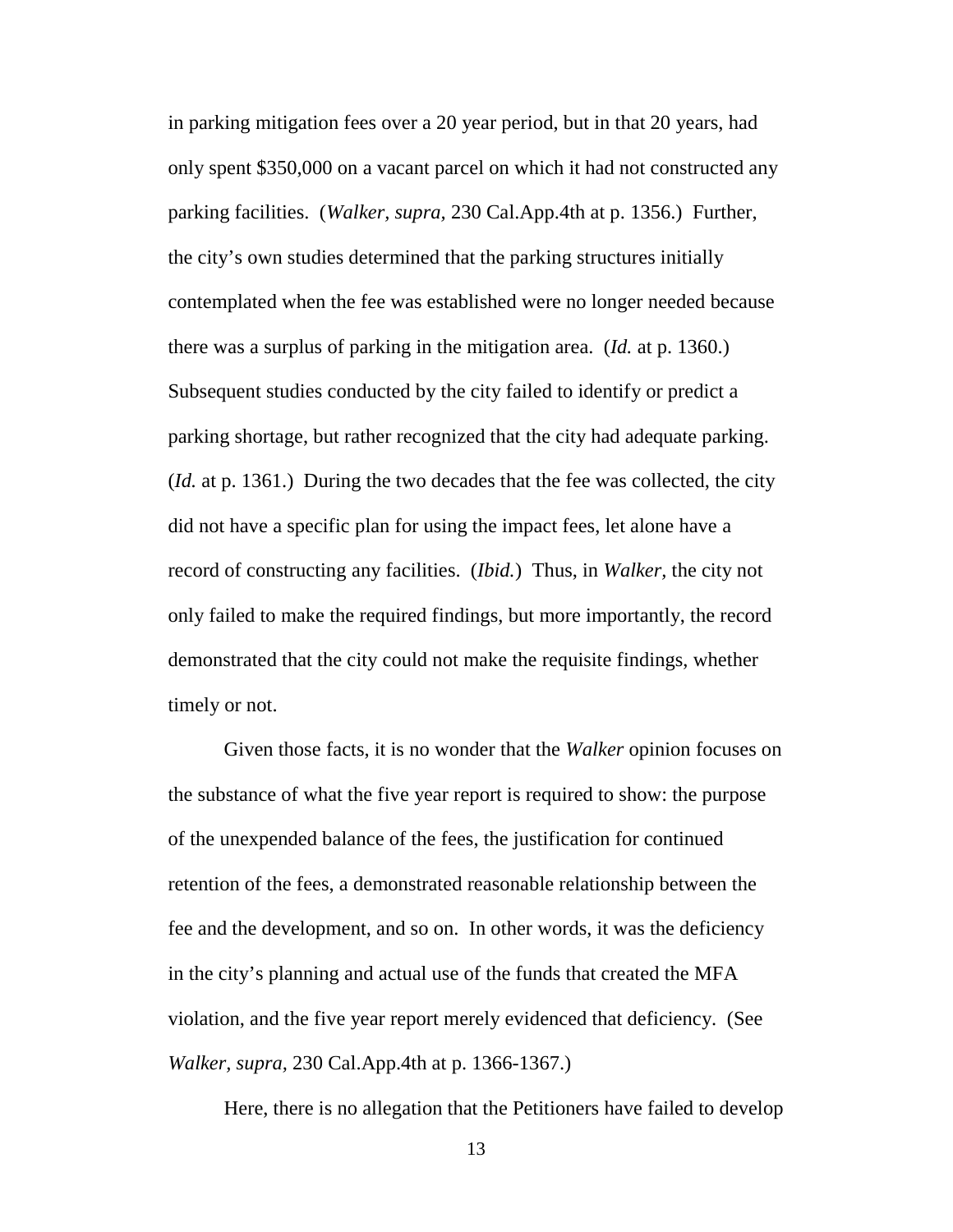a compliant plan for use of the fees, that the proposed projects are not reasonably related to the development, or that there is any other violation of the requirements for the use of MFA funds. Indeed, as noted in the Petition for Writ of Mandate, the fees collected have already been used or are earmarked for planned projects. (Writ Petition, p. 11.) Some are designated as the sole source for reimbursement of public traffic infrastructure projects that have already been built. In fact, the trial court determined that the developers who have done the work and are due reimbursement of the funds are indispensable parties in this litigation. (Writ Petition, p. 55.) Though a particular finding may not have been timely issued, the parties and the public were well aware of the use and planned use of the fees, as public reports have regularly been made by Petitioners about the fees collected and how they are being used. (Writ Petition, pp. 53-55.) In short, quite the opposite of the facts in *Walker*, this case is not about a deficiency in Petitioners' actual use of the fees. The basis for the refund is only that the report on that activity was not timely adopted. Thus, while *Walker* focused on the substance of the use of the fees rather than the technical aspects of the MFA, there is no dispute here on the substantive use of the fees, but rather on the technical compliance with the timeliness of the report.

To reach such a strict interpretation of the five year report requirement, as the trial court did here, with application of the accrual doctrine and without a requirement that claimant show prejudice or injury,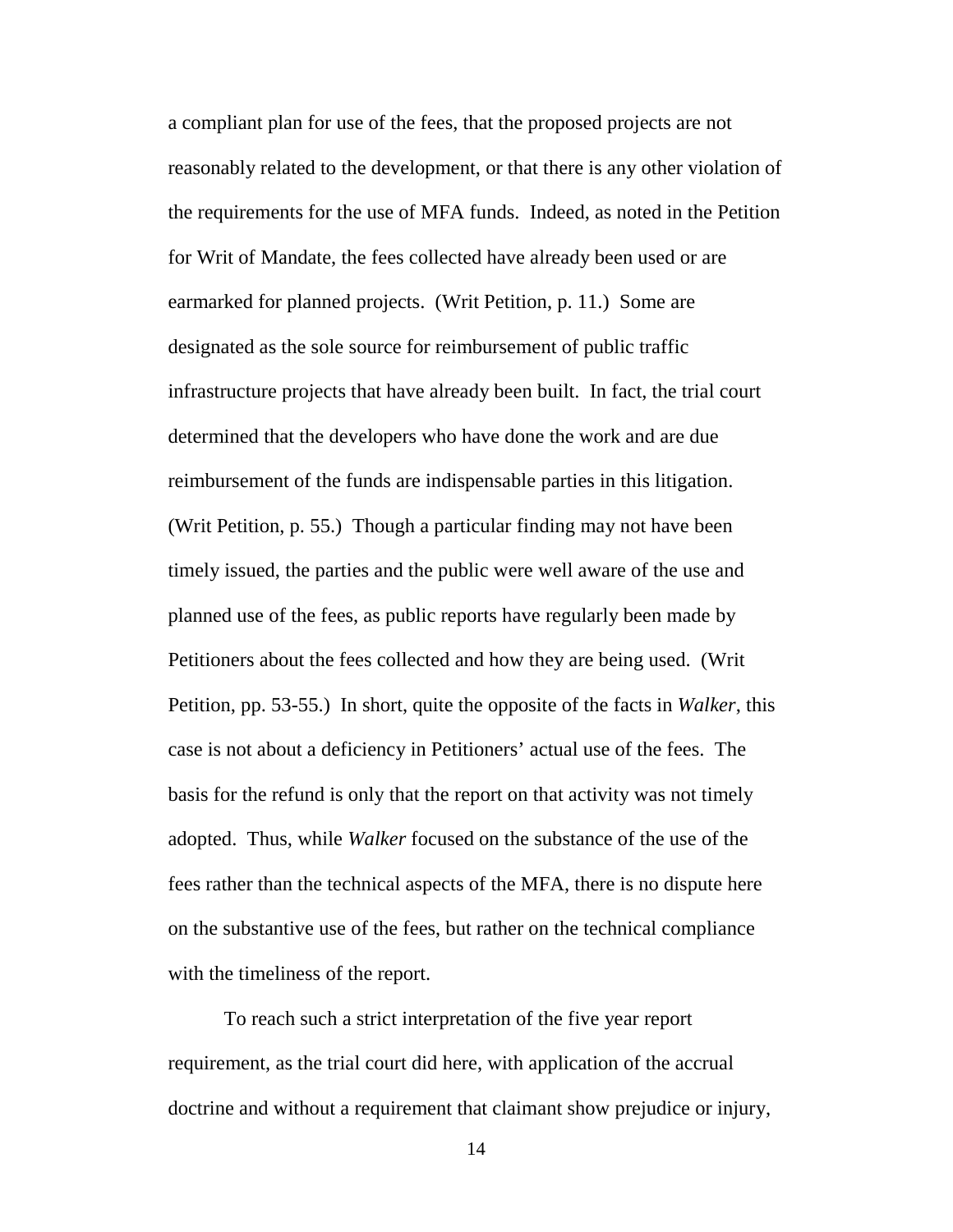is inconsistent with the purposes of the MFA. In particular, the trial court found that applying the continuing accrual doctrine to refund claims based on allegations of untimely findings would incentivize against "a local agency from collecting and holding a development fee for an extended period of time without a clear and demonstrable plan to use the fee for the purpose it was imposed." (Trial Court Ruling on Demurrer, p. 6.) But here, the allegation is not that Petitioners lack a clear and demonstrable plan for the fees. All parties acknowledge that the mitigation projects have already occurred in part and continue to move forward. There is no allegation to the contrary. The allegation only relates to the timing of formally adopting findings, not the actual use of funds. In facts such as these, therefore, application of the continuing accrual doctrine does not serve to incentivize proper use of the fees; proper use is already occurring. Instead, applying the continuing accrual doctrine here does little more than encourage litigation to refund fees that are actually being used for precisely the purposes envisioned by the Act. Further, the trial court ruling allows claimants to wait until much of the mitigation work is completed or contracted for completion before filing a claim, thereby obtaining both the benefit of the mitigation project and receiving the fee refund. This moves so far away from the "reasonableness" test of the use of a local agency's police power that it loses the cornerstone principle of the Act itself.

As such, rather than providing a funding mechanism for mitigating development impacts, the trial court ruling eliminates a funding source for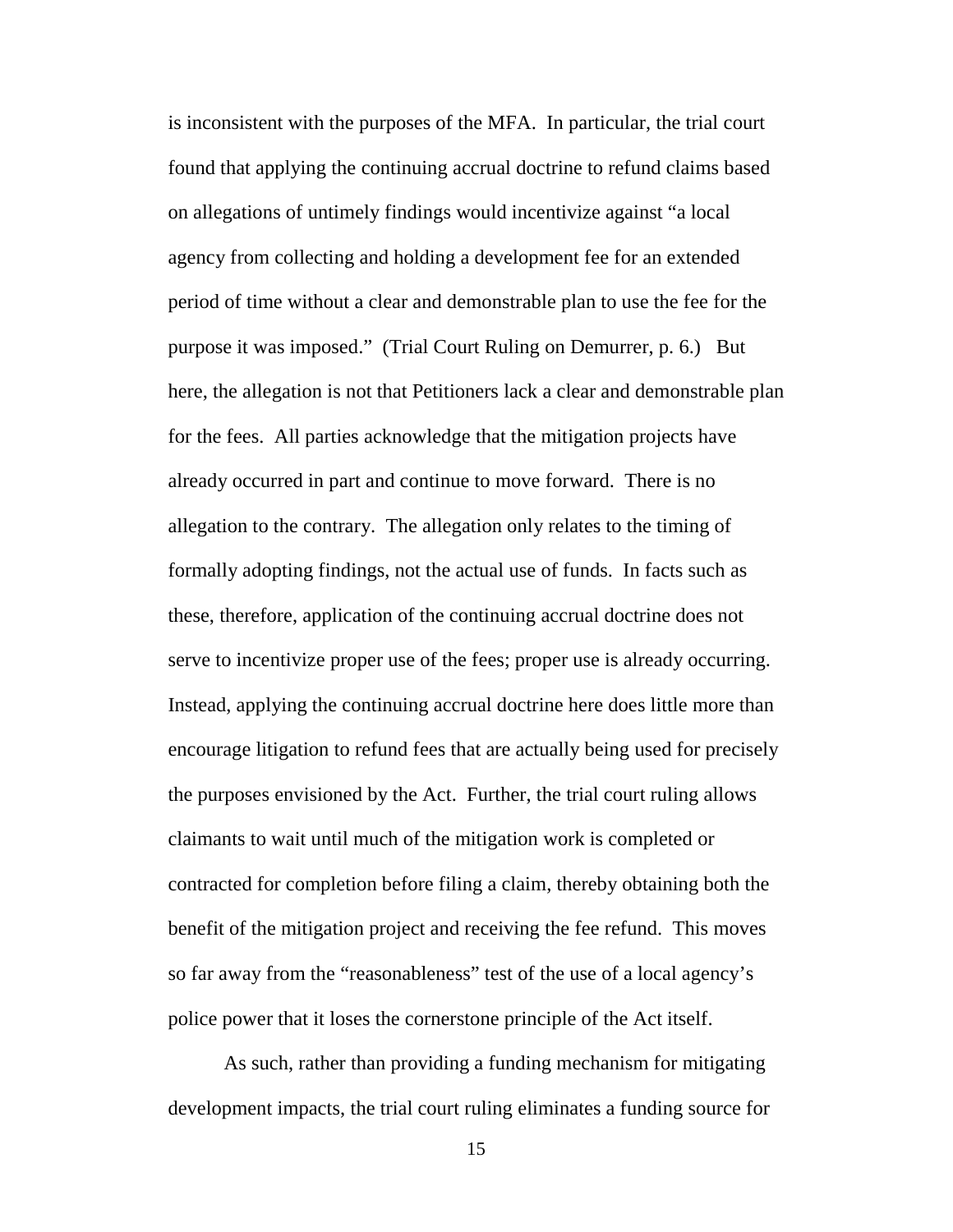failure to timely issue a report, even if collection, use and retention of the fees would otherwise meet nexus and other reasonableness requirements. And while the MFA is certainly designed to protect fee payors against unreasonable fees or fees unjustly retained, the trial court order here goes far beyond fee payor protection. It allows fee payors to enjoy the benefits of mitigation impact projects that the payors do not challenge as unreasonable or without nexus to the development, without having to pay the costs of those projects. Those costs are instead shifted to the local agency, and by extension, the other taxpayers in the community, and to the developers that have performed that work on the assumption that the impact fees would be available as payment. This shift away from the development paying to mitigate its own impacts, as intended by the Act, would occur merely because of a failure to timely file a report. Such a result does not further the objectives of the Act, and should be reversed by this Court.

#### **III. CONCLUSION**

Amici recognize that one of the purposes of the Mitigation Fee Act is to ensure that mitigation fees are collected and used for a valid purpose. In a factual situation, such as the one presented by *Walker*, where an agency has collected fees for years without a demonstrable need for the fees, application of the Act's findings requirement to protect the fee payor is certainly appropriate. But as explained throughout this brief, the Act is also intended to provide a mechanism for local agencies to generate funds to mitigate the impact of development. After local agency revenue was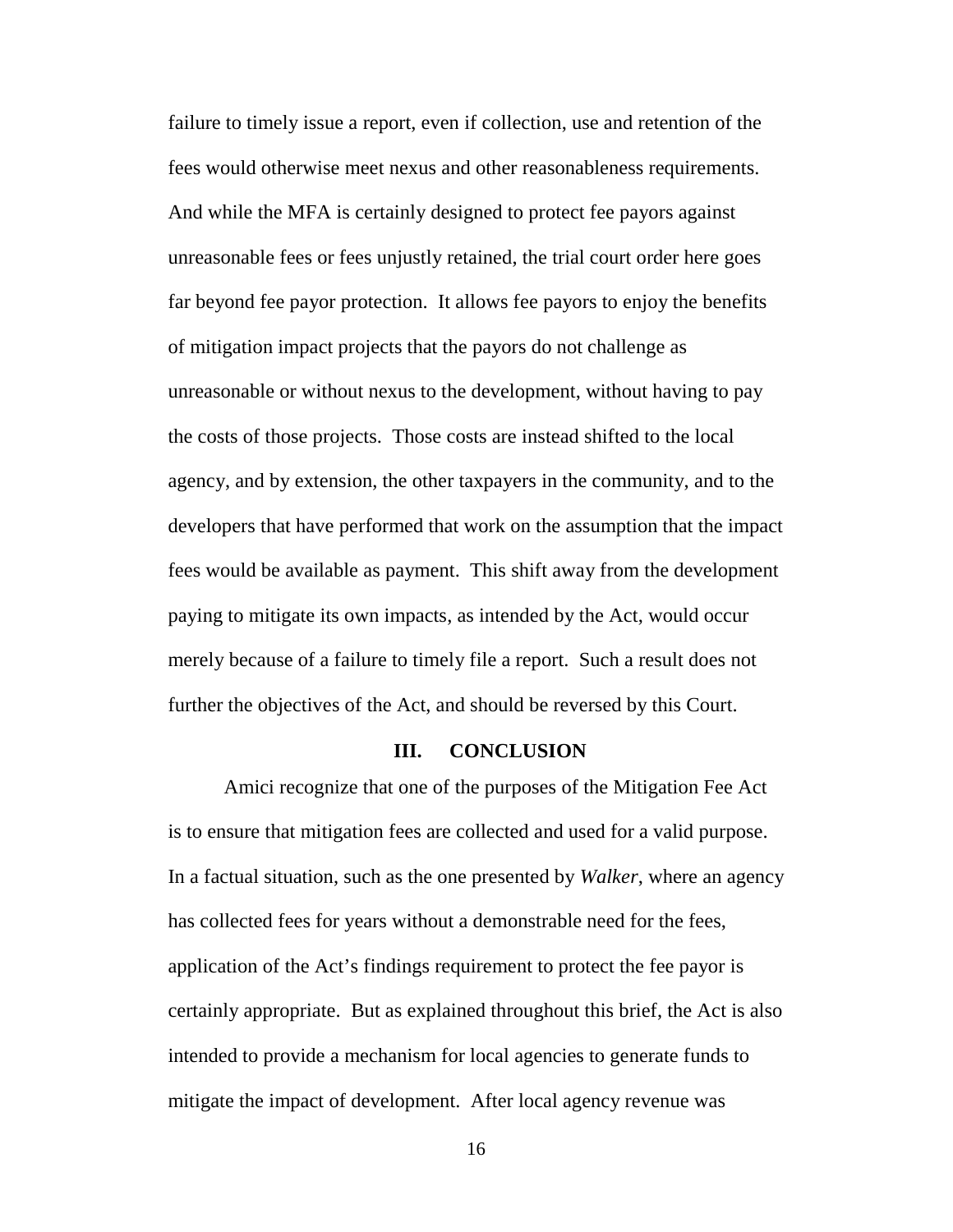limited by Proposition 13, the electorate and the Legislature determined that development impact costs should be borne by the development itself, and not the taxpayers generally. The Act, therefore must be interpreted with that purpose in mind.

By applying the continuing accrual doctrine and allowing claims to go forward without a showing of harm or substantial injury, the trial court did not further the objective of making sure the fees were put to proper use. In fact, the record here shows that the fees have been and are being used for valid mitigation projects, and there are no allegations to the contrary. What the trial court has done, however, is eviscerate the other purpose of the MFA—to provide local agencies with a revenue source for development mitigation and to ensure the fiscal burden of such mitigation is borne by the development itself. While the trial court order would encourage unnecessary litigation, it does nothing to advance the goals of the Act. Amici therefore respectfully request that the Petition for Writ of Mandate be granted, or that the Court grant other relief as appropriate.

Dated: March 19, 2019 Respectfully submitted,

By \_\_\_\_\_\_\_\_\_\_\_\_\_\_\_\_\_\_\_\_\_\_\_\_\_\_\_\_\_ Jennifer B. Henning

Attorney for Amici Curiae

California State Association of Counties, Rural County Representatives of California and League of California Cities

 $\sqrt{s}$